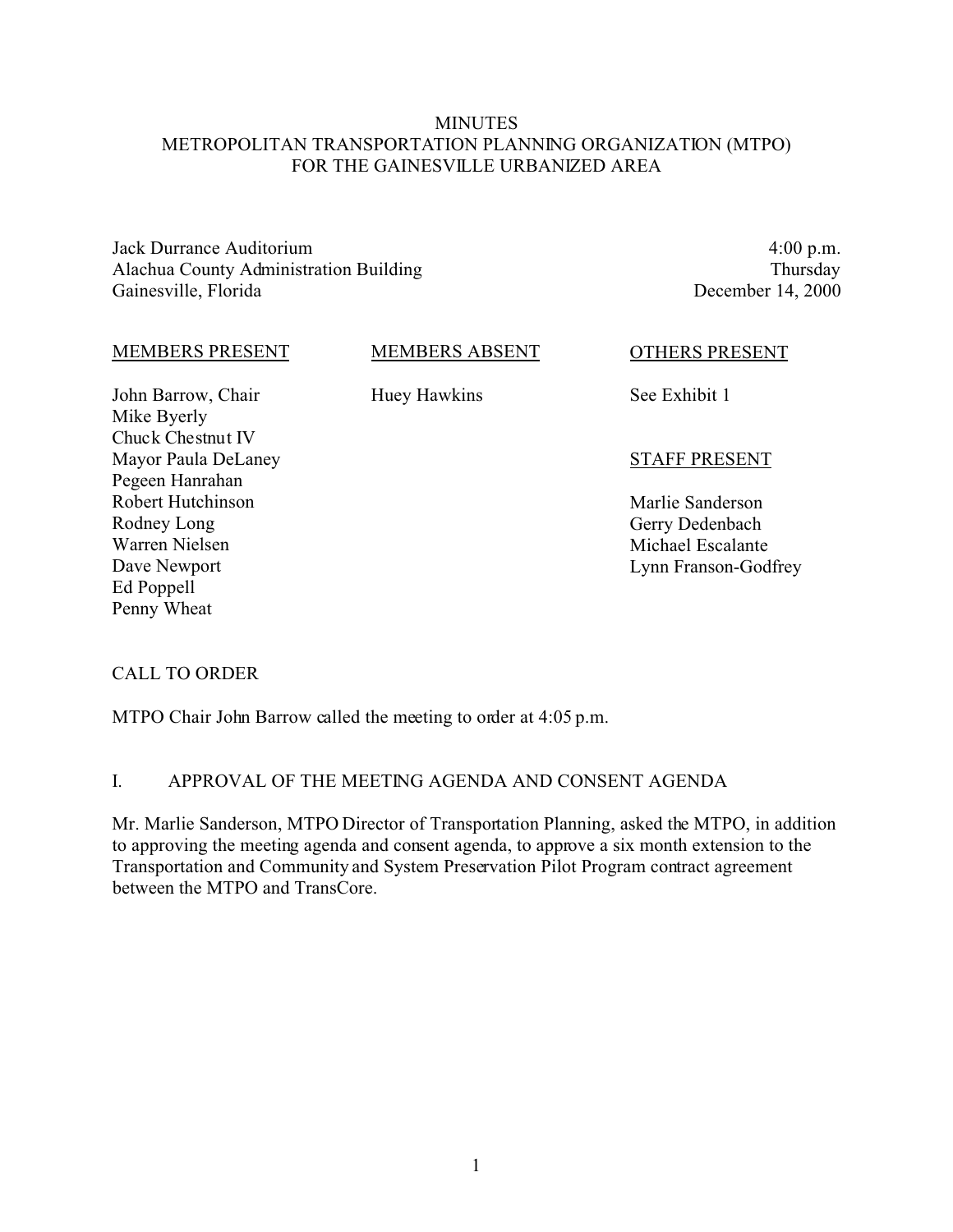#### **ACTION: Commissioner Hutchinson moved to:**

- **1. approve a six month extension to the Transportation and Community and System Preservation Pilot Program contract between the MTPO and TransCore;**
- **2. approve the consent agenda with two amendments to delete the following items and place them at the end of the regular meeting agenda:**
	- **A. CA #3- Bike Usage Trends Report; and**
	- **B. CA # 9- TD Program status report; and**
- **3. approve the meeting agenda as amended.**

# **Commissioner Nielsen seconded; motion passed unanimously.**

# II. FDOT TENTATIVE FIVE YEAR WORK PROGRAM

Mr. Sanderson stated that, this time each year, the Florida Department of Transportation (FDOT) presents its Tentative Five Year Work Program to the MTPO for review.

Mr. Bill Lecher, Alachua County Public Works Department Assistant Director, discussed the  $\text{SW } 62^{\text{nd}}$  Boulevard / SW 24<sup>th</sup> Avenue road construction project and answered questions.

Mr. Sanderson discussed a comparison of projects contained in the Work Program with projects in the currently adopted MTPO Transportation Improvement Program and List of Priority Projects and reported the Advisory Committee recommendations.

Ms. Joye Brown, FDOT District 2 Assistant Planning Manager, discussed several projects in the Work Program and answered questions.

The following individuals spoke concerning this agenda item:

| Dave Bruderley | Melvin Lauderdale | <b>Bruce Pagel</b> | Teresa Scott |
|----------------|-------------------|--------------------|--------------|
| James Dees     | Jeff Logan        | Aage Schroeder     |              |

# **ACTION: Commissioner Byerly moved to request that FDOT delete the SW 62nd Boulevard / SW 24th Avenue road construction project from the Work Program. Commissioner Hanrahan seconded.**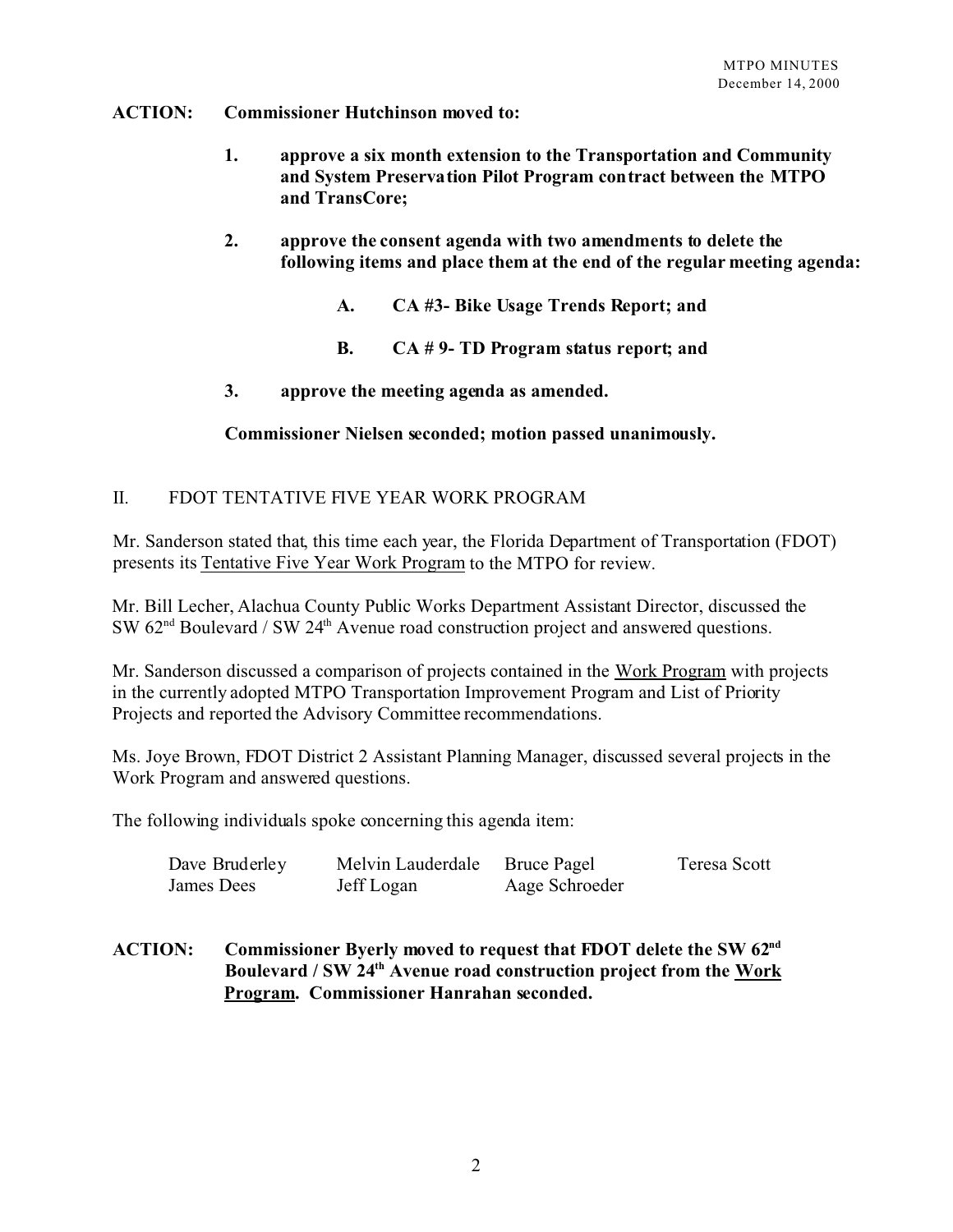#### **SUBSTITUTE MOTION:**

# **Commissioner Newport moved to request that FDOT add one additional project to the Work Program to purchase right-of-way for the Hull Road extension. Mayor DeLaney seconded.**

A member of the MTPO called the question. Chair Barrow requested a rollcall vote concerning calling the question:

|                                 |                | County         |
|---------------------------------|----------------|----------------|
| <b>Commissioner Byerly</b>      |                | N <sub>0</sub> |
| <b>Commissioner Chestnut IV</b> | <b>Yes</b>     |                |
| <b>Mayor DeLaney</b>            | Yes            |                |
| <b>Commissioner Hanrahan</b>    | N <sub>0</sub> |                |
| <b>Commissioner Hutchinson</b>  |                | Yes            |
| <b>Commissioner Long</b>        |                | Yes            |
| <b>Commissioner Newport</b>     |                | Yes            |
| <b>Commissioner Nielsen</b>     | No             |                |
| <b>Commissioner Wheat</b>       |                | No             |
| <b>Commissioner Barrow</b>      | Nο             |                |

#### **Question call failed.**

The MTPO continued to discuss the substitute motion.

Chair Barrow requested a rollcall vote concerning the substitute motion**:**

|                                 | <b>City</b> | County         |
|---------------------------------|-------------|----------------|
| <b>Commissioner Wheat</b>       |             | N <sub>0</sub> |
| <b>Commissioner Byerly</b>      |             | N <sub>0</sub> |
| <b>Commissioner Chestnut IV</b> | <b>Yes</b>  |                |
| <b>Mayor DeLaney</b>            | Yes         |                |
| <b>Commissioner Hanrahan</b>    | Yes         |                |
| <b>Commissioner Hutchinson</b>  |             | Yes            |
| <b>Commissioner Long</b>        |             | Yes            |
| <b>Commissioner Newport</b>     |             | Yes            |
| <b>Commissioner Nielsen</b>     | <b>Yes</b>  |                |
| <b>Commissioner Barrow</b>      | Yes         |                |

**Substitute motion passed.**

**ACTION: Commissioner Hanrahan moved to request that the MTPO Chair send a letter to the Alachua County Commission Chair and the City of Gainesville Mayor requesting that a special area plan be developed for the SW 20th Avenue Area. Mayor DeLaney seconded; motion passed unanimously.**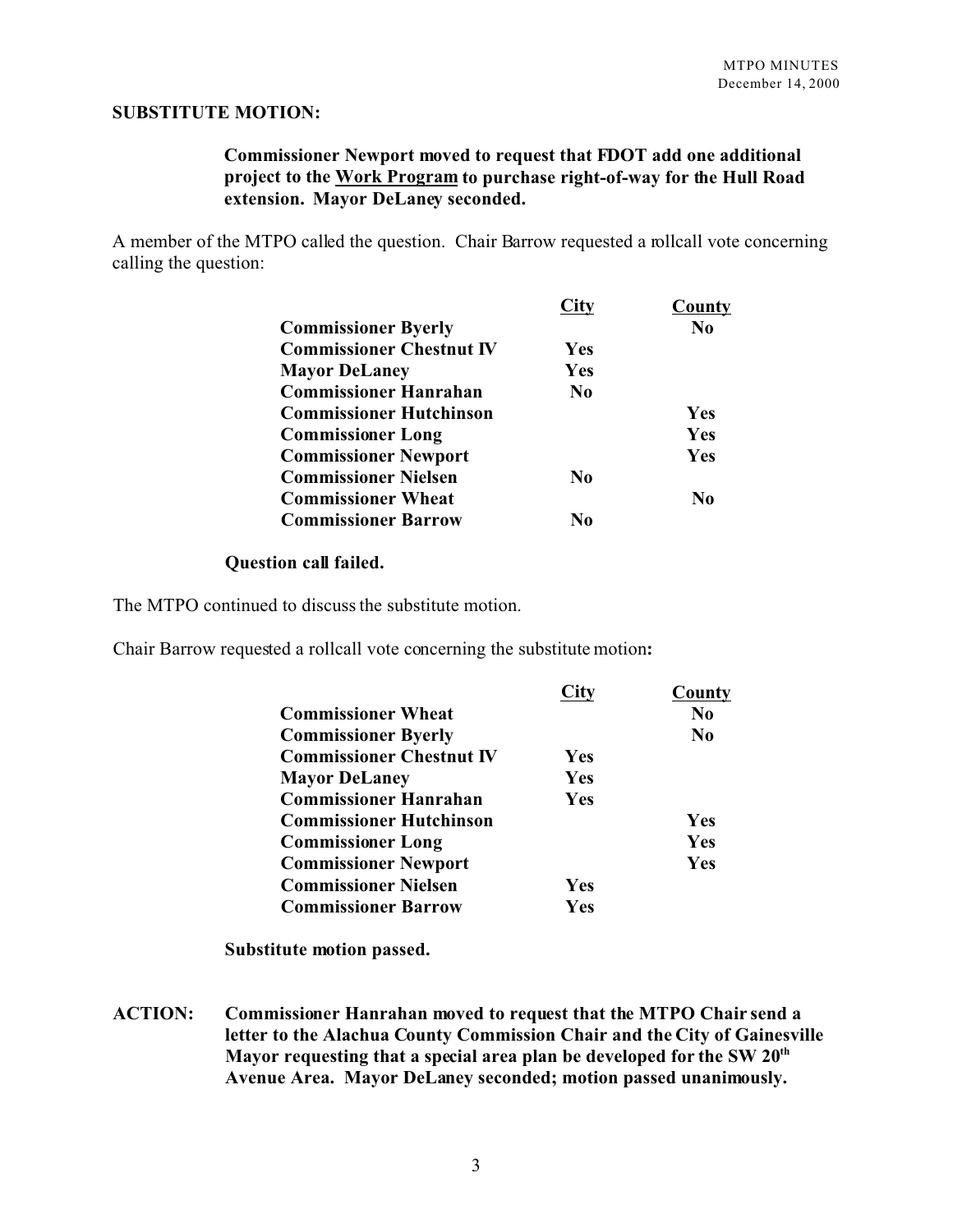A member of the MTPO requested an overview presentation of the Regional Transit System at a future MTPO meeting.

# IV. SW 62<sup>ND</sup> BOULEVARD / SW 24<sup>TH</sup> AVENUE CROSS SECTION

Mr. Lecher made a presentation concerning the proposed cross sections for the extension of SW  $62<sup>nd</sup>$  Boulevard (from SW  $20<sup>th</sup>$  Avenue to SW  $43<sup>rd</sup>$  Street) and SW  $24<sup>th</sup>$  Avenue (from SW  $43<sup>rd</sup>$ Street to SW 34<sup>th</sup> Street).

Mr. Bruderly spoke concerning this agenda item.

#### **ACTION: Commissioner Newport moved to:**

- **1. approve the proposed SW 62nd Boulevard / SW 24th Avenue cross section, except for the 660 foot section west of SW 34th Street; and**
- **2. request that the Alachua County Public Works Department:** 
	- **a. research alternatives for the 660 foot section to improve accommodations for bicyclists and pedestrians, such as purchasing additional right-of-way and looking into other alternatives, including offroad routes;**
	- **b. consider transit operations in the final design;**
	- **c. design this roadway as a neighborhood street and not an arterial street; and**
	- **d. provide pedestrian and equestrian access under the Hogtown Creek bridge.**

#### **Commissioner Chestnut seconded; motion passed unanimously.**

#### VII. DR. KERMIT SIGMON CITIZEN PARTICIPATION AWARD

Mr. Sanderson announced that the MTPO's Citizens Advisory Committee had selected Mr. Var Heyl and Ms. Cindy Smith to be co-recipients of this year's Dr. Kermit Sigmon award.

Chair Barrow presented the award to Mr. Heyl and Ms. Smith.

# **ACTION: Commissioner Hutchinson moved to defer the remaining regular agenda items until after the long range plan public hearing and to take a short recess. Commissioner Hanrahan seconded; motion passed unanimously.**

Chair Barrow called the meeting to order.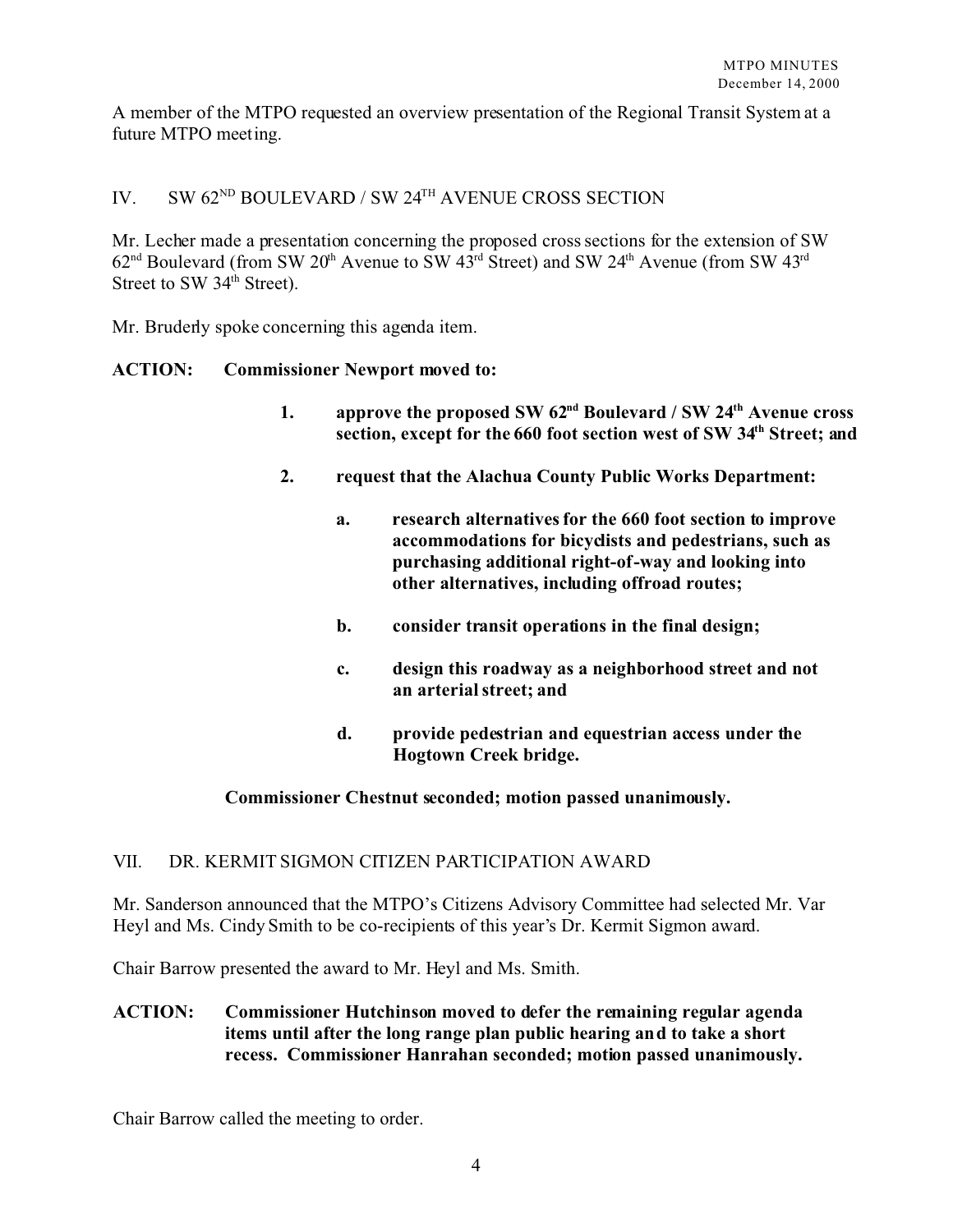# VIII. CITIZENS ADVISORY COMMITTEE VACANT POSITIONS

Mr. Sanderson stated that the MTPO needs to fill six vacant positions on its Citizens Advisory Committee. He said that five positions have a term of office through December, 2003 and that one position had a term of office through December, 2001.

The following applicants spoke concerning why they wanted to be appointed to this Committee.

| Anne Barkdoll  | James Higman | Doug Hornbeck | <b>Anthony Porter</b> |
|----------------|--------------|---------------|-----------------------|
| Scherwin Henry | William Holt | Roberta Lopez | Jonathan Reiskind     |

Mr. Sanderson conducted a rollcall vote and reported the results.

# **ACTION: Commissioner Hanrahan moved to appoint Anne Barkdoll, Scherwin Henry, Doug Hornbeck, Anthony Porter and Jonathan Reiskind to the CAC for terms through December 2003 and to appoint James Higman for a term through December 2001. Commissioner Wheat seconded; motion passed unanimously.**

# IX. LONG RANGE TRANSPORTATION PLAN

#### A. WELCOME AND OPENING REMARKS

Chair Barrow welcomed citizens to the public hearing on the proposed long range transportation plan.

#### B. PROPOSED COST FEASIBLE PLAN

Mr. Whit Blanton, Renaissance Planning Group, Inc. Vice President, made a presentation concerning the proposed long range transportation plan and answered questions.

Mr. Sanderson and Mr. Gerry Dedenbach, MTPO Senior Transportation Planner, discussed the MTPO Advisory Committees and staff recommendations and answered questions.

Mr. James Dees, FDOT District 2 Planning Manager, discussed the status of the Southeast Connector project as part of the State Highway System. He noted that it would take an agreement between the state and local government regarding the designation of the road as a part of the State Highway System.

# C. PUBLIC COMMENTS AND QUESTIONS

Chair Barrow opened the public hearing.

The people who spoke concerning the proposed long range transportation plan are identified in Exhibit 2.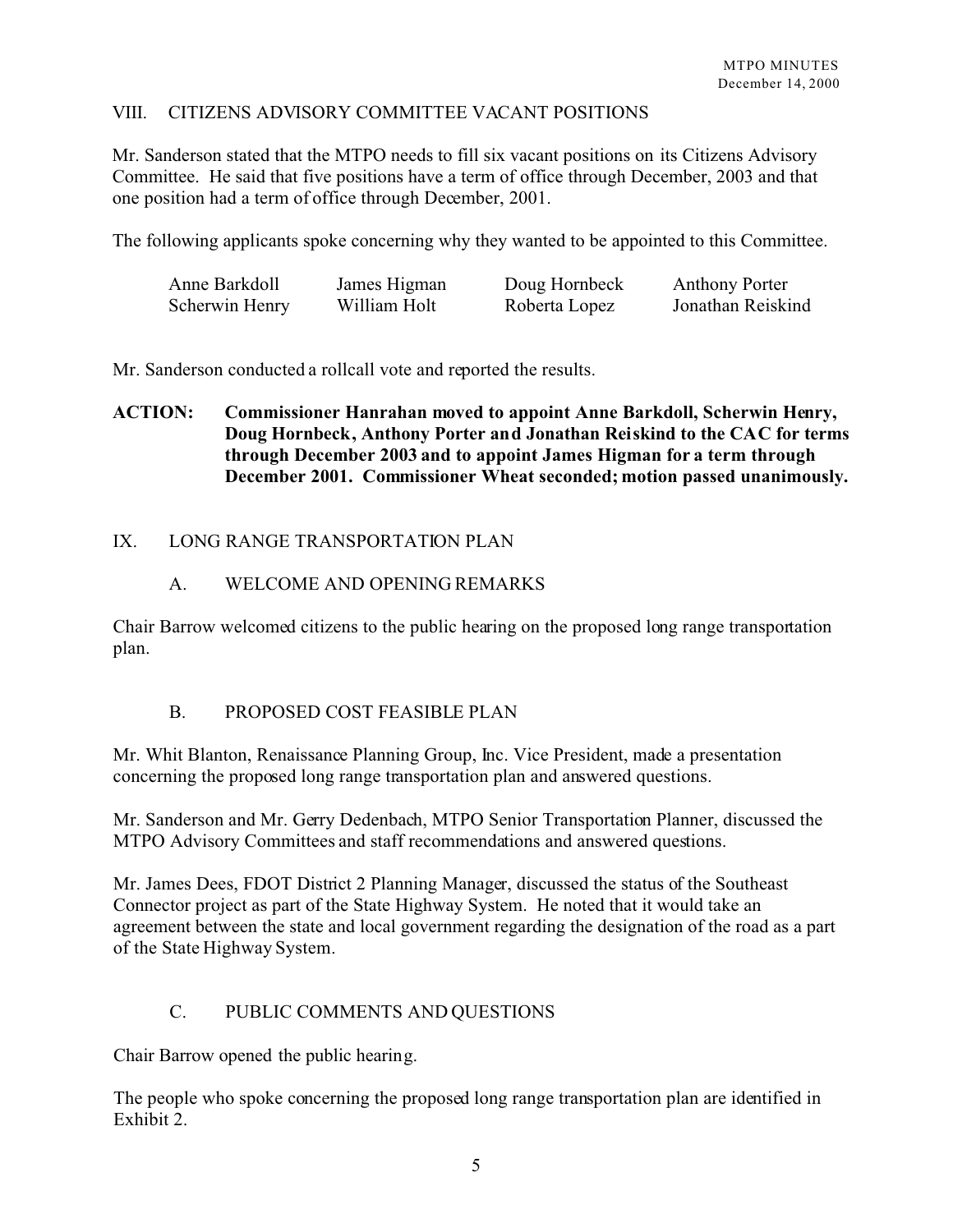### D. CLOSE PUBLIC HEARING AND OPEN REGULAR BUSINESS MEETING

Chair Barrow closed the public hearing and opened the MTPO regular business meeting.

#### X. YEAR 2020 COST FEASIBLE PLAN

Mr. Sanderson discussed the MTPO Advisory Committees and staff recommendations.

Mr. Dave Wagner, MTPO Attorney, discussed the consistency between the long range transportation plan and the City and County Comprehensive Plans.

# **ACTION: Mayor DeLaney moved to adopt the MTPO Staff/Consultant recommendation for the Year 2020 Liveable Communities Reinvestment Cost Feasible Plan with the following revisions:**

- **1. revise the project description for the Southeast Connector to read "corridor planning study and charrette" with a cost estimate of \$250,000;**
- **2. insert the reconstruction of Depot Avenue after the Southeast Connector project; and**
- **3. revise the project description for the W 6th Street to read "enhanced multimodal capacity."**

**Commissioner Hutchinson seconded.** 

**A member of the MTPO called the question. Question call passed unanimously. Motion passed 9 to 1.**

- **ACTION: Commissioner Long moved to:**
	- **1. appoint an MTPO Southeast Connector Subcommittee to work with staff, the community and FDOT in reference to the charrette and corridor planning study; and**
	- **2. have staff present the MTPO with a proposal concerning implementing this community involvement process.**

# **Commissioner Hutchinson seconded; motion passed unanimously.**

The MTPO thanked Mr. Blanton for his work on the long range transportation plan.

Chair Barrow requested that MTPO staff provide a report to the MTPO on the Archer Road speed limit increase to 60 mph.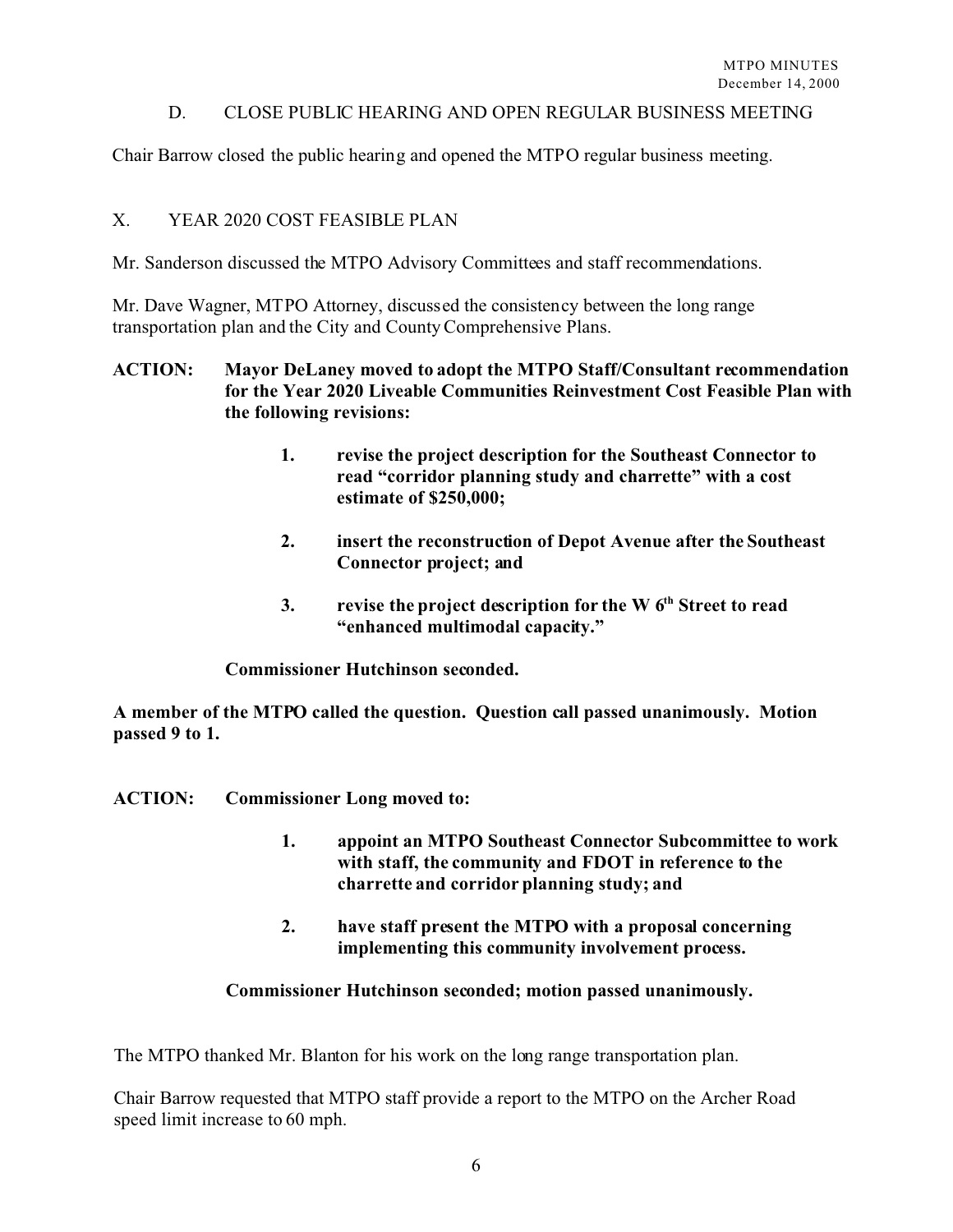# IV. HULL ROAD EXTENSION CROSS SECTION

Mr. Sanderson reported that FDOT needs for the MTPO to approve the median width for the proposed Hull Road cross section in order for FDOT to know how much right-of-way to purchase. He also reported the Design Team and MTPO Advisory Committee recommendations.

# **ACTION: Commissioner Hanrahan moved to request that FDOT design a 150 feet wide cross section for the Hull Road extension right-of-way, that includes a median that is 30 feet wide. Mayor DeLaney seconded; motion passed unanimously.**

Mr. Ed Poppell, University of Florida Vice President for Administrative Affairs, discussed the University's concern for the connection of the Hull Road extension to the University's Hull Road commuter parking lot.

- **ACTION: Commissioner Long moved to reconsider the previous action. Commissioner Wheat seconded; motion passed 9 to 1.**
- **ACTION: Commissioner Hanrahan moved to refer the Hull Road extension right-of-way cross section to and the grade-separated bicycle/pedestrian crossing to the Design Team in order to address Mr. Poppell's concerns. Mayor DeLaney seconded; motion passed unanimously.**

# V. TRANSPORTATION IMPROVEMENT PROGRAM (TIP) AMENDMENTS

Mr. Sanderson stated that FDOT is requesting three amendments to the MTPO's adopted Transportation Improvement Program. He discussed the amendments and the Advisory Committee recommendations.

# **ACTION: Commissioner Long moved to approve the Transportation Improvement Program amendments to:**

- **1. advance the NW 55th Street sidewalk construction project to Fiscal Year 2000/2001;**
- **2. advance the State Road 20 resurfacing project to Fiscal Year 2000/2001; and**
- **3. add the SW 62nd Boulevard/SW 24th Avenue road construction project in Fiscal Year 2000/2001.**

**Commissioner Newport seconded; motion passed unanimously.**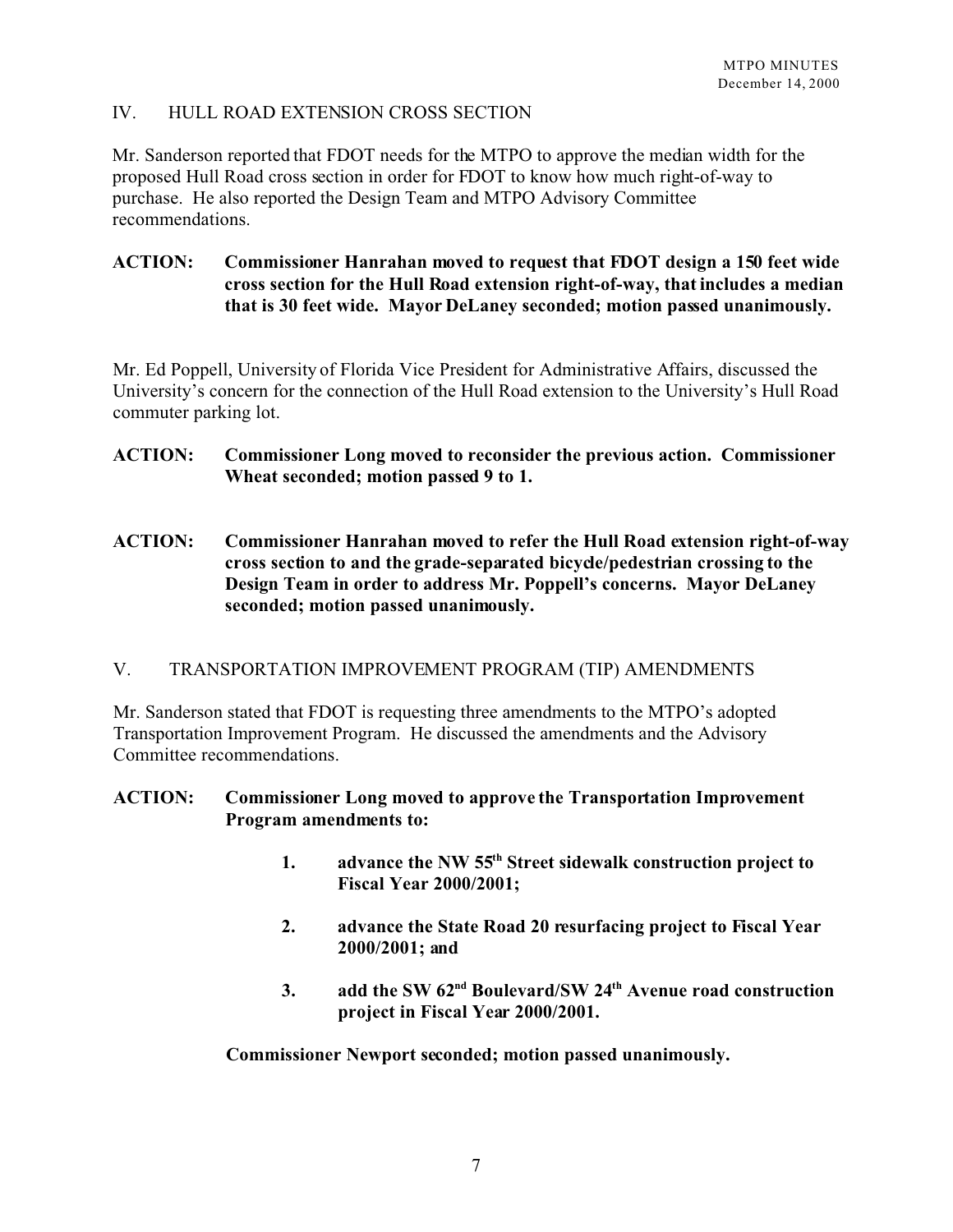# VI. MTPO POLICIES MANUAL

Mr. Dedenbach stated that, over the past year, the MTPO's Landscape Subcommittee, with assistance from the MTPO Design Team, City of Gainesville, Alachua County, and FDOT staffs, has developed the draft MTPO Policies Manual. He said that this document contains all currently adopted policies and reflects a consensus of procedures regarding the construction of all future transportation projects. He noted that the MTPO's Landscape Subcommittee has reviewed and approved the information contained in the manual. He added that policies concerning Landscaping and Retention / Detention Basins are being recommended for MTPO approval.

A member of the MTPO stated that she thought that the Transportation Design for Livable Communities (TDLC) policies were to be included in the MTPO Policies Manual and that the Design Team should look at additional locations for the application of the pedestrian crosswalks materials policies than those specified in the Policies Manual.

Mr. Bruderly spoke concerning this agenda item.

A member of the MTPO stated that he was collecting material regarding development of a streetlighting policy that could be brought to the MTPO in the future.

**ACTION: Commissioner Hutchinson moved to approve the MTPO Policies Manual. Commissioner Newport seconded; motion passed unanimously.**

# **ACTION: Commissioner Wheat moved to refer to the Design Team the question of locations for materials specified in the policy for use in pedestrian crosswalks. Commissioner Hutchinson seconded; motion passed unanimously.**

# CA 8. TRANSPORTATION DISADVANTAGED PROGRAM STATUS REPORT

Ms. Lynn Franson-Godfrey, MTPO Senior Transportation Planner, provided a status report concerning the Transportation Disadvantaged Program and answered questions.

Mr. Jeff Logan, Regional Transit System Director, discussed this issue and answered questions. He noted that the number of complaints concerning this program had dropped significantly.

Ms. Penny Fennell, ATC/Intellitran Director, answered questions. She stated that the nature of the complaints have been identified and are being corrected.

# CA 3. BICYCLE USAGE TRENDS REPORT (BUTR)

Mr. Dedenbach discussed the draft Bicycle Usage Trends Report and answered questions.

Ms. Linda Dixon, City of Gainesville Transportation Planning Analyst, also discussed this Report.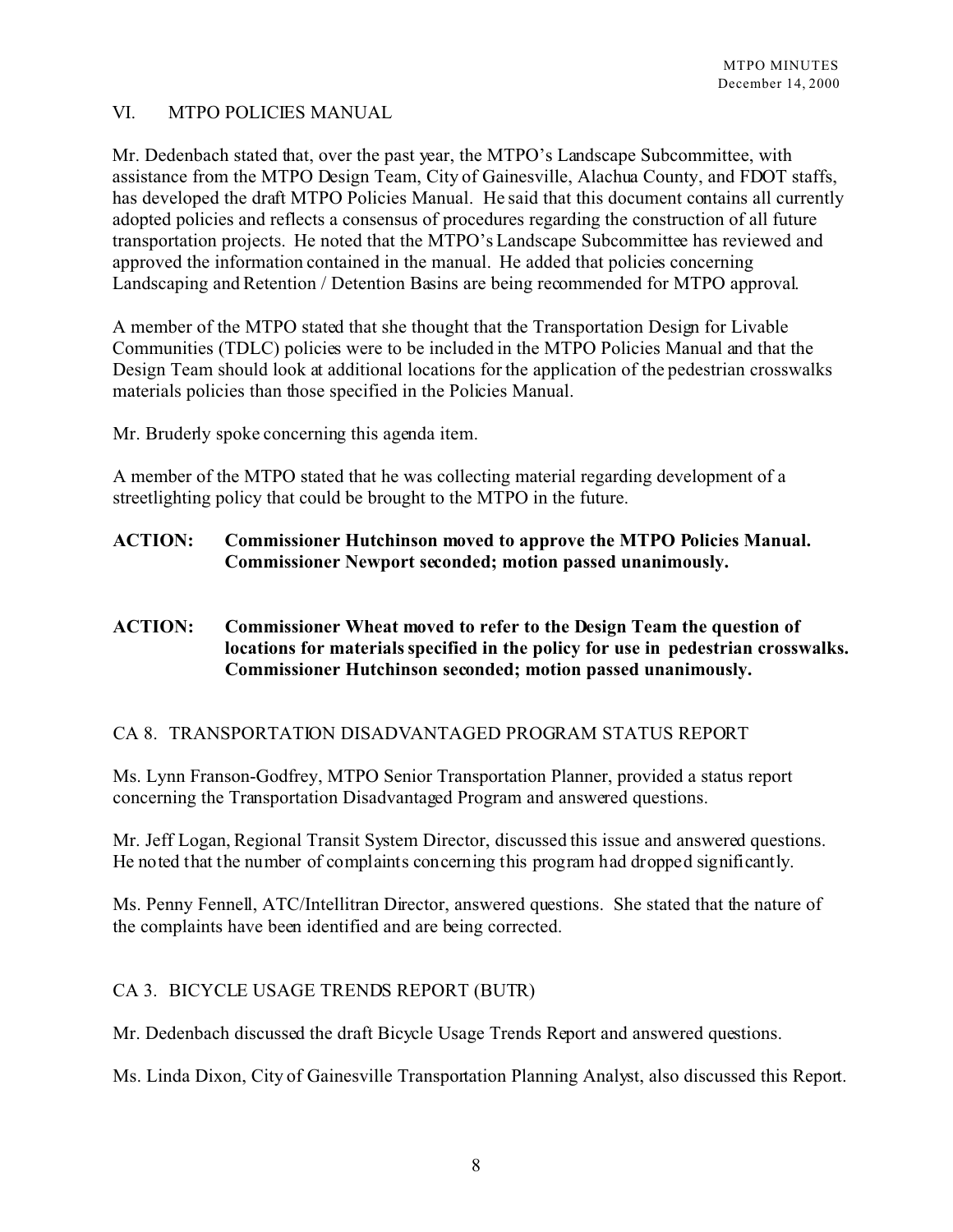## **ACTION: Commissioner Newport moved to have this Report prepared every five years to correspond with the development of the long range transportation plan. Commissioner Hutchinson seconded; motion passed unanimously.**

# XI. ELECTION OF MTPO OFFICERS

Mr. Sanderson stated that the MTPO needed to elect a Chair, Vice-Chair and Secretary/Treasurer for the coming year. He identified the current officers and noted that the MTPO Chair traditionally alternates between the City Commission and County Commission.

# **ACTION: Commissioner Wheat moved to appoint Commissioner Barrow as the MTPO Chair, Commissioner Hutchinson as the MTPO Vice-Chair and Commissioner Nielsen as the MTPO Secretary/Treasurer. Commissioner Hutchinson seconded; motion passed unanimously.**

# XII. MTPO AUDIT REVIEW COMMITTEE

Mr. Sanderson requested that the MTPO appoint two members to an Audit Review Committee. He noted that the MTPO Secretary/Treasurer traditionally chairs this committee.

**ACTION: Commissioner Wheat moved to appoint Commissioner Nielsen and Commissioner Byerly to the MTPO Audit Review Committee and to have Commissioner Nielsen serve as Committee Chair. Commissioner Newport seconded; motion passed unanimously.**

# XIII. METROPOLITAN PLANNING ORGANIZATION ADVISORY COUNCIL (MPOAC) REPRESENTATIVE

Mr. Sanderson asked the MTPO to appoint voting and alternate representatives to the Florida MPOAC for the calendar year 2001.

**ACTION: Commissioner Long moved to appoint Mayor DeLaney as the MTPO's voting representative and Commissioner Wheat as the MTPO's alternate representative. Commissioner Newport seconded; motion passed unanimously.**

# XIV. TRANSPORTATION DISADVANTAGED COORDINATING BOARD CHAIR

Mr. Sanderson asked the MTPO to appoint a new Chair for the Alachua County Transportation Disadvantaged Coordinating Board.

**ACTION: Commissioner Hutchinson moved to appoint Commissioner Chestnut as the Alachua County Transportation Disadvantaged Coordinating Board Chair. Mayor DeLaney seconded; motion passed unanimously.**